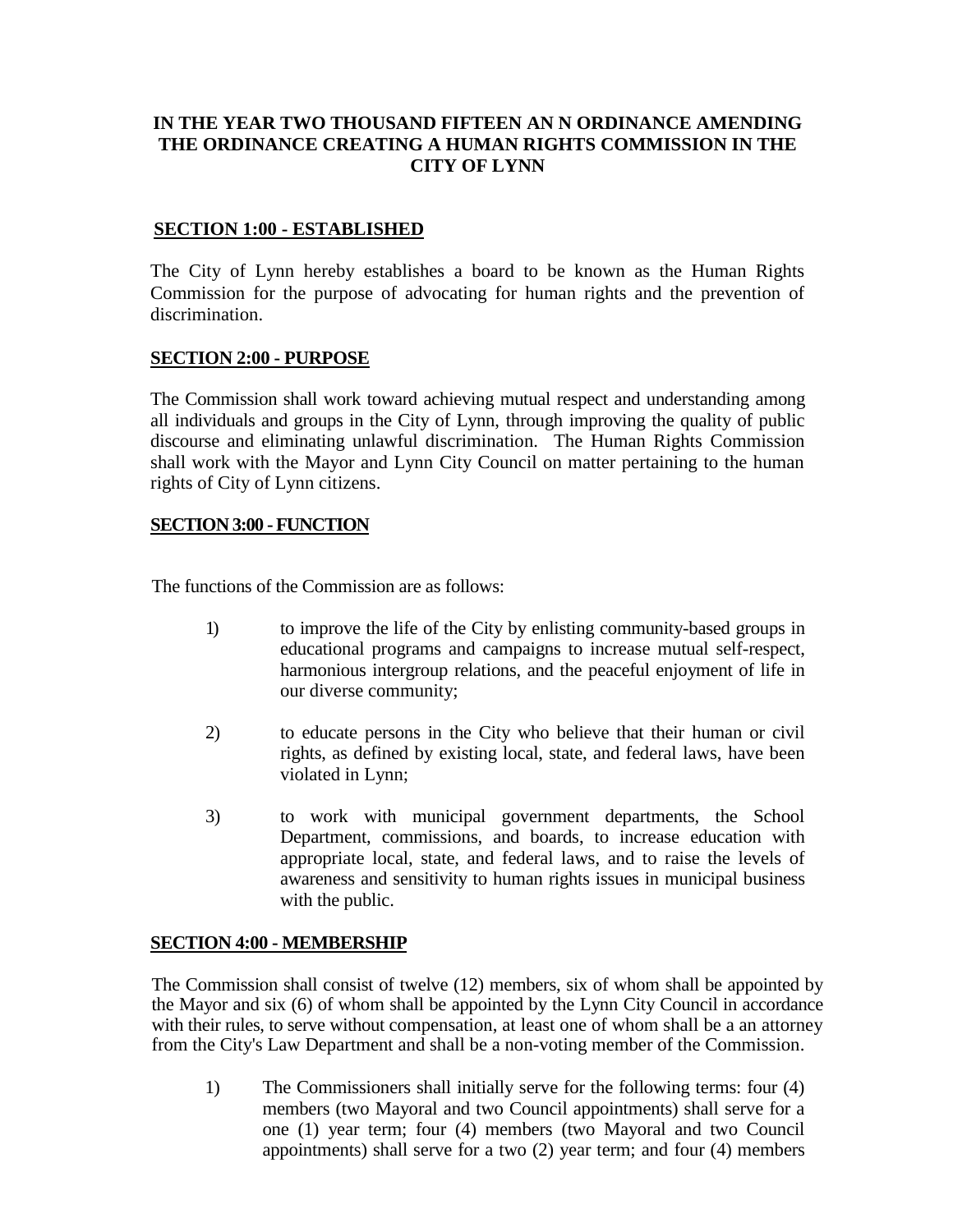(two Mayoral and two Council appointments) shall serve for a three (3) year term;

- 2) A Commissioner may be removed from office for cause pursuant to provisions of Sections 3-7 and 6-6 of the City Charter;
- 3) Commissioners must be residents of the City at the time of their appointment and throughout their tenure;
- 4) Commissioners shall be classified as special municipal employees for the purpose of the Massachusetts General Laws and Amendments Chapter 268A, but shall receive no wages or compensation;
- 5) The Commission members shall actively recruit, review, and recommend prospective members of the Commission to the Mayor and the City Council;
- 6) The Commission at all times shall be representative of all socioeconomic and racial segments of the City as well as different neighborhoods.
- 7) The Commission shall meet at least once every sixty (60) days on Tuesday evenings and all meetings shall be scheduled no earlier 6:00 p.m and shall be posted.
- 8) Members of the Commission shall educate themselves regarding federal, state and local discrimination laws.
- 9) Failure and/or inaction of either the Mayor or City Council to appoint members of this Commission, at its creation, within 45 days of the effective date of the ordinance shall be deemed a waiver of that entity's (Mayor/City Council) ability to appoint and the other entity (Mayor or City Council) shall forthwith appoint the remaining members the other had original authority to appoint.

# **SECTION 5:00 – OFFICERS, ADOPTION OF RULES AND REGULATIONS QUORUM**

- 1) The Commission shall elect a Chairperson among its members. The Chairperson shall be elected at the first meeting each year. The Commission members shall make an attempt to rotate the election of a Chairperson each year thereafter.
- 2) Seven members shall constitute a quorum for the purpose of conducting business of the Commission and all decisions shall be by majority vote of the Commission members present and voting.
- 3) The Commission shall adopt rules and regulations consistent with this Ordinance and the laws of the Commonwealth to carry out the policy and provisions of this Ordinance. The rules and regulations shall insure the due process rights of all persons involved in investigations..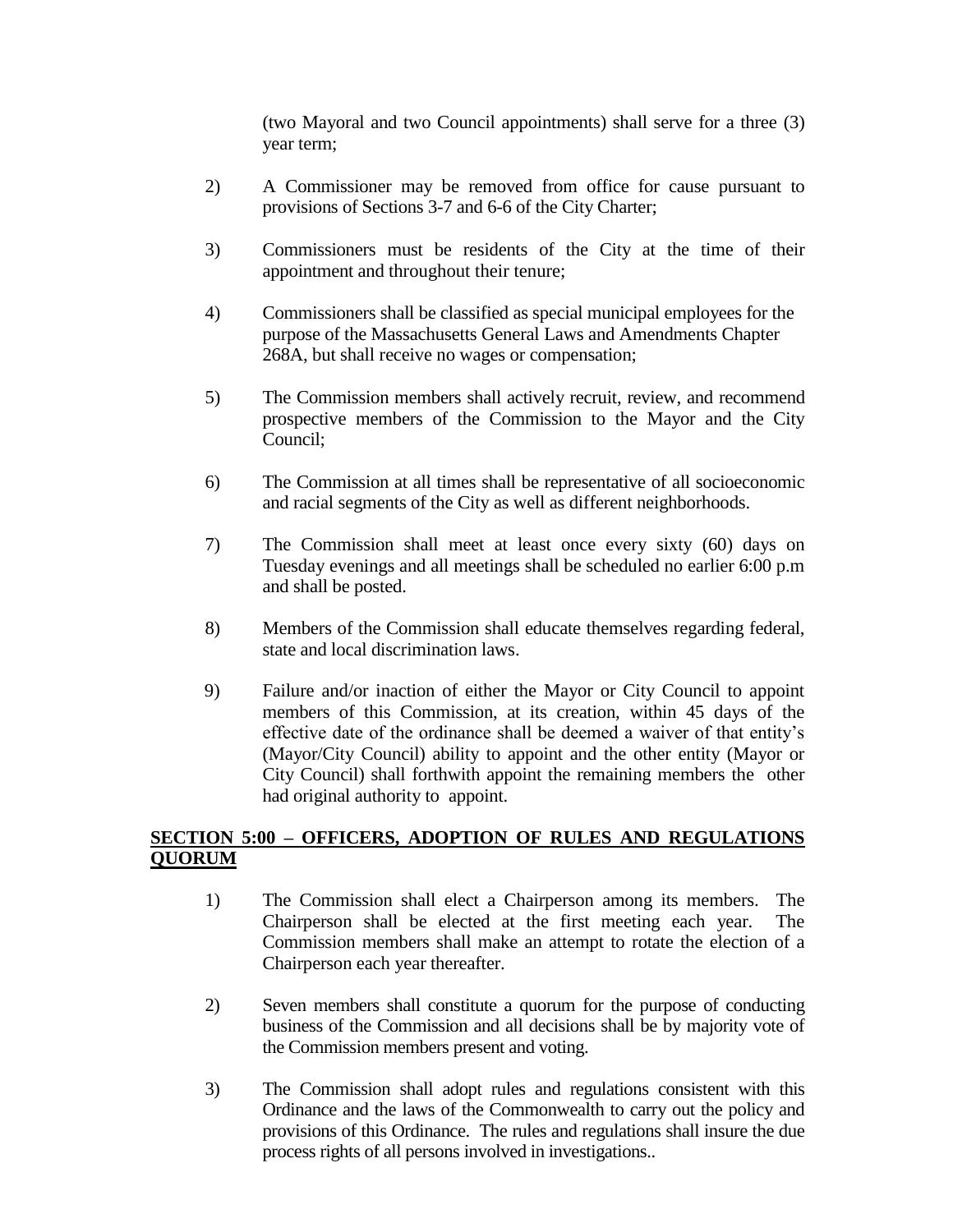- 4) All records of the Commission shall be public except as provided by State law.
- 5) Members of the Commission shall serve without compensation.

### **SECTION 6:00 – JURISDICTION**

The Commission has jurisdiction:

- (A) To receive complaints and to educate members of the public regarding their legal rights concerning:
	- (1) the existence of unlawful discrimination in the City of Lynn which may deny or tend to deny equal access of opportunities in matters of housing, employment, education, contracts, purchasing, or other public accommodations, on the basis of age, ancestry, citizenship, color, disability, economic status, ethnicity, family/marital status, gender, military status, national origin, race, religion, gender identity or expression, gender identity or expression, sexual orientation or source of income; and in connection therewith;
	- (2) any conduct or behavior which is sexually or racially harassing;
	- (3) any unfair and unequal treatment which denies either a group or an individual equal protection of the law in the enjoyment and exercise of civil rights; and
	- (4) the presence in the City of Lynn of prejudice, intolerance, bigotry, or other conduct or behavior which encourages and brings about misunderstanding and disrespect among all resident of the City.
- (B) The Commission shall not have jurisdiction to receive complaints and investigate claims against members of the Lynn Police Department as the Lynn Police Department's Professional Standards/Internal Affairs Division has jurisdiction to investigate and resolve all complaints of police misconduct
- (C) To attempt, by negotiation, to resolve all complaints over which it has jurisdiction and recommend to all complainants or other parties involved which appropriate governmental agencies, federal, state or local, has jurisdiction to take any such action as it feels will resolve such complaints. With respect to complaints not resolved by negotiations:
	- (1) to refer a complainant or other parties to any court or governmental agency having jurisdiction over the mater in question;
	- (2) to use its best efforts to bring about compliance with its recommendations.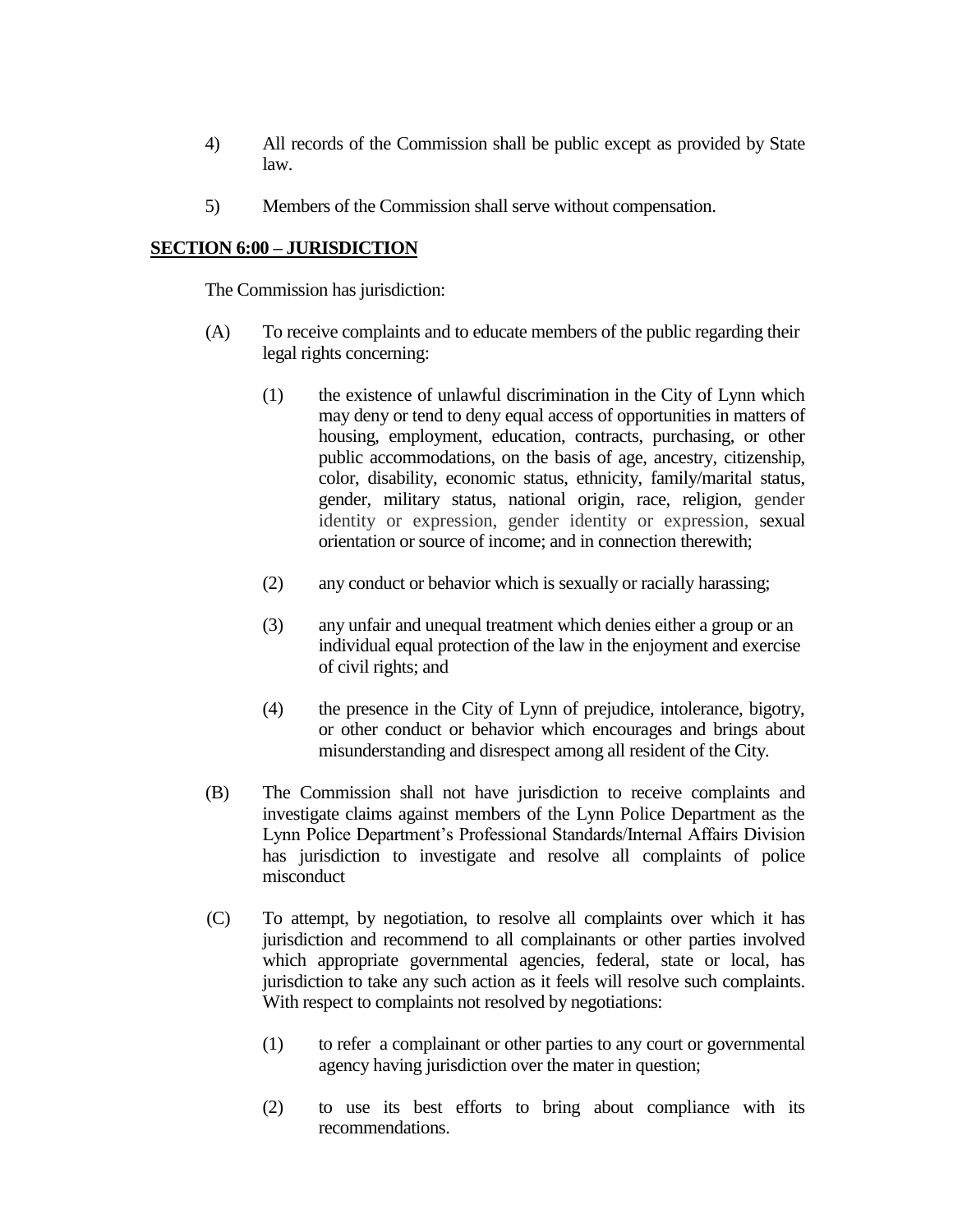### **SECTION 7:00 RECOMMENDATION OF DEFICIENCIES**

- 1) The Commission shall discuss human rights problems with the Mayor and the Lynn City Council in writing and make recommendations necessary to protect the human rights of all City of Lynn citizens and employees in writing.
- 2) The Commission shall request of the Mayor, Lynn City Council, Department Heads and Superintendent of Schools, such information as is reasonable so that it may be properly informed.
- 3) The Commission may review and comment on all matters pertaining to the human rights of citizens but can draw no conclusions of law

# **SECTION 8:00 – COOPERATION WITH OTHER GOVERNMENTAL AGENCIES**

The Commission shall work with Federal, State and City agencies, including, but not limited to the Lynn School Department and the Massachusetts Commission Against Discrimination, the City of Lynn Disability Commission, the Lynn Housing Authority and Neighborhood Legal Services in developing materials, workshops, public presentations and other educational resources designed to eliminate prejudice, intolerance, bigotry and discrimination and to enlist the cooperation of the various racial, religious, ethnic groups, civic and community organizations, labor organizations, fraternal and benevolent organizations and other groups to further the intent and purposes of this Ordinance.

# **SECTION 9:00 - ALLEGATIONS OF DISCRIMINATION – POWERS AND DUTIES**

- (A) The function of the Commission shall be to implement the policy of this Ordinance by receiving complaints of discrimination, mediating complaints, educating citizens as to their legal rights with respect to complaints of discrimination and presenting written findings to the Mayor and Lynn City Council as well as making written recommendations to complainants and any other party as to which if any governmental agencies such as the Massachusetts Commission Against Discrimination. to whom they should seek relief.
- (B) The Commission shall exercise its authority through the following powers and duties:
	- (1) to receive complaints of violations of this Ordinance;
	- (2) to refer individuals alleging acts of discrimination to appropriate governmental agencies;
	- (3) to attempt by mediation to resolve any discrimination complaint over which it has jurisdiction;
	- (4) to seek or accept grants, gifts or bequests to help finance its services.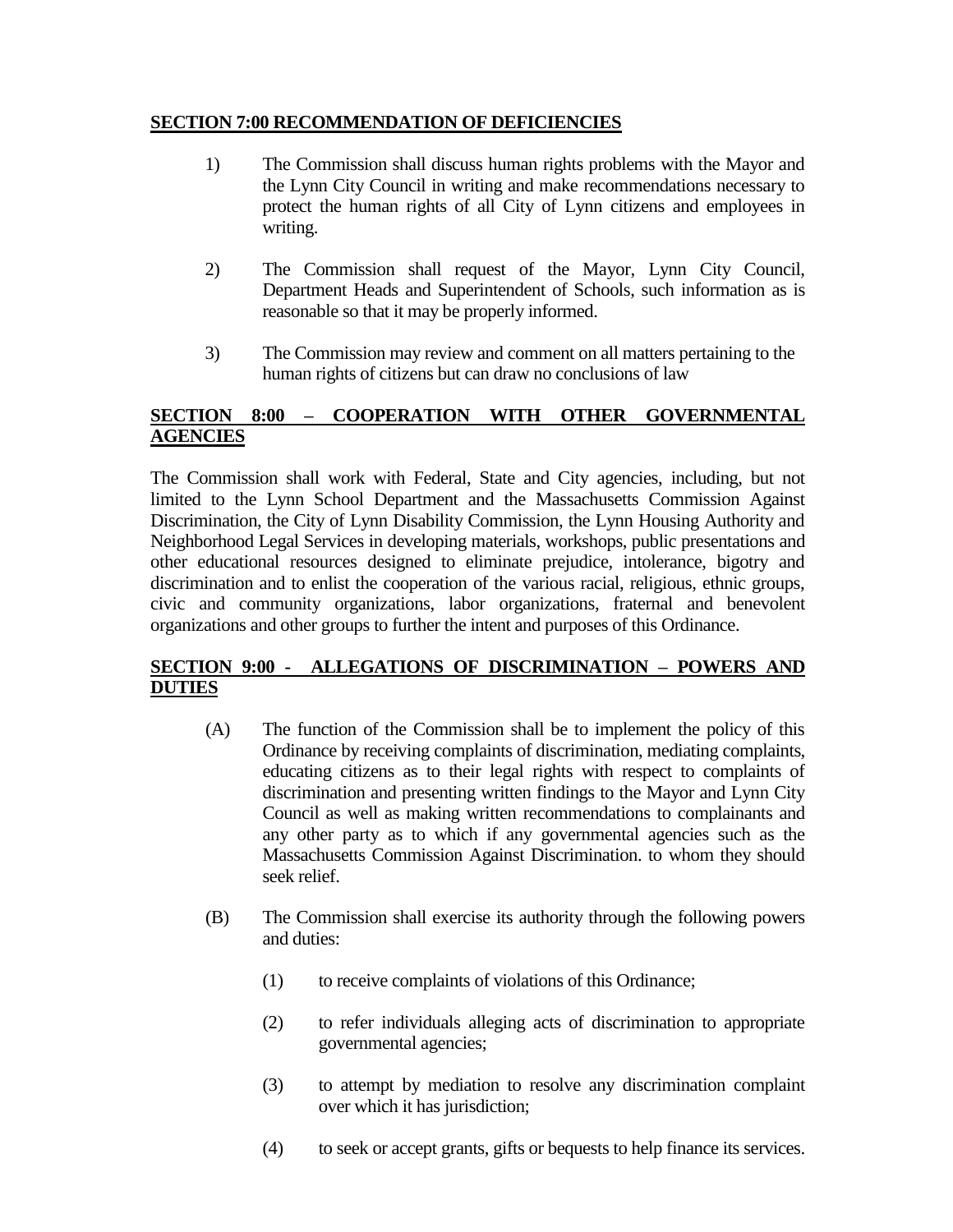### **SECTION 10:00 COMPLAINTS RESOLUTION PROCEDURES**

- (A) Any person or class of persons claiming to be aggrieved by an alleged violation of this Ordinance may make, sign and file with the Commission a complaint in writing which shall state the name and address of the person alleged to have committed such violation and the particulars as may be required by the Commission.
- (B) The filing of a complaint, the failure to file a complaint, or the dismissal of a complaint by the Commission shall not bar the complainant from seeking relief in any other administrative or judicial forum. Nor shall filing or failing to file a complaint with other Federal, State or City agencies or courts bar the complainant from seeking relief through the Commission.
- (D) After the filing of any complaint, the Chairperson of the Commission shall designate a Review Committee of one or more of the Commissioners to informally meet with the complainant to educate him/her with respect to his/her avenues to resolve the complaint.
- (E) If such Review Committee determines after such informal meeting that probable cause does exist for crediting the allegations of the complaint, the Commission shall forthwith endeavor to conference, conciliate and mediate in an effort to eliminate the unlawful practice. The Commission shall not disclose what has occurred in the course of such endeavor except to disclose the terms of the conciliation when the complaint has been disposed of in this matter.
- (F) The Human Rights Commission shall hear and determine a complaint of a violation by a private individual of this section. Upon a finding of a violation of this subject, the Human Rights Commission may recommend to any municipal or state licensing authority that the offender's license(s) be suspended or revoked. Nothing set forth herein is intended to alter or limit the authority of the licensing board or any other municipal employee, officer, board, commission, authority or agent pursuant to any federal, state or local statute, regulation or ordinance.

# **SECTION 11:00 –APPLICABILITY**

The provisions of this ordinance shall be construed liberally for the accomplishment of the purposes of this Ordinance, and any ordinances or